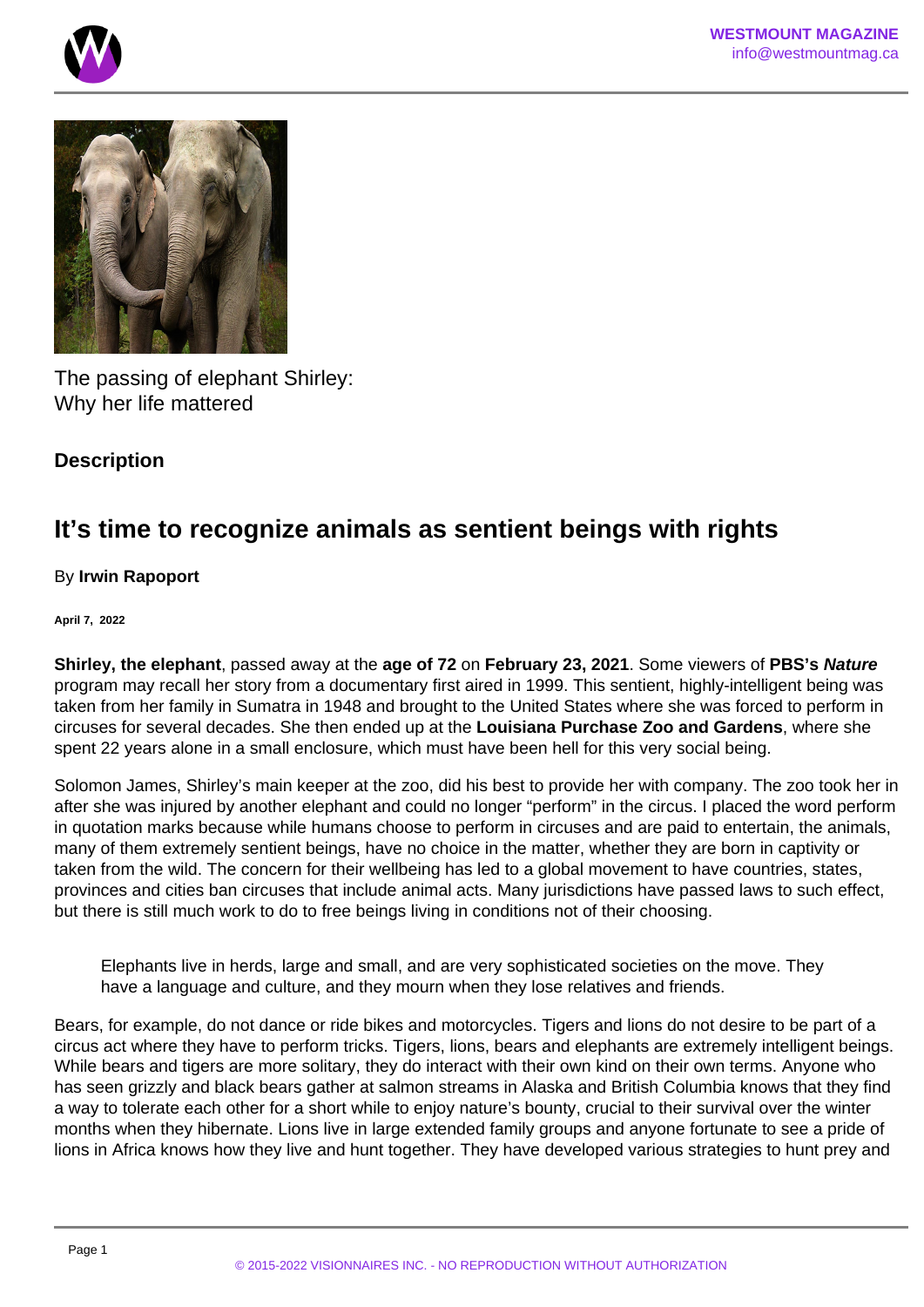these attacks are well coordinated with each individual knowing their role and place in particular plans.

Elephants live in herds, large and small, and are very sophisticated societies on the move. They have a language and culture, and they mourn when they lose relatives and friends. [Laurence Anthony](https://en.wikipedia.org/wiki/Lawrence_Anthony) , a South African conservationist dubbed as the "Elephant Whisperer," saved a herd of elephants in Zululand from being exterminated. His story is featured in this video:

When he unexpectedly died due to a heart attack in March 2012, the herd he rescued suddenly appeared at his house to express their condolences for the man who saved them. They held a vigil for two days to express their appreciation. Antony was considered part of the herd. No one knows how they learned about his death but present they were and they were grateful. Without Anthony's intervention and dedication to save them, dead they would be.

Getting back to Shirley, fortunately, the zoo allowed her to be transferred to The Elephant Sanctuary in Tennessee in 1999 where she lived for the remainder of her life in the company of other Asian elephants. It was on her first day there that she was reunited with her friend Jenny . It was a touching moment in the Argo Films documentary The Urban Elephant.

These two YouTube links feature Shirley and her move to the Sanctuary:

Part 1

Part 2

Both clips are very emotional and moving, and illustrate the tragedy that many Asian elephants face today across the globe – being in zoos on their own, often in very small exhibits and enclosures. Efforts are ongoing to rescue them and place them in sanctuaries. There are two sanctuaries in the United States, the one in Tennessee and the other in California. Both do excellent work in providing the elephants with a home where they can live with other elephants and, most importantly, be the elephants they are.

Shirley, following the death of Jenny, became the matriarch of the herd in Tennessee. She spent 21 years there before passing and appreciated every minute of her time at the sprawling sanctuary.

One can learn more about her remarkable life via the [press release](https://www.elephants.com/news/elenotes/posts/remembering-shirley) issued by the The Elephant Sanctuary in Tennessee following the news of her death.

My view is that animals should be treated as sentient beings and have rights. I am not alone in this belief. The Atlantic, in a December 28, 2018 article entitled [An Elephant's Personhood on Trial](https://www.theatlantic.com/science/archive/2018/12/happy-elephant-personhood/578818/)  $-$  – featured the case of Happy the elephant who had a legal team working on her behalf to secure personhood status.

The article's first three paragraphs explain the history and situation of Happy in a nutshell:

Forty-seven years ago, the Asian elephant now known as Happy was one of seven calves captured – probably in Thailand, but details are hazy – and sent to the United States. She spent five years at a safari park in Florida, time that in the wild she would have been by her mother's side. Then she was moved to the Bronx Zoo in New York City. There, Happy remains today and since the death of an elephant companion in 2006, she has lived alone, her days alternating between a 1.15-acre yard and an indoor stall.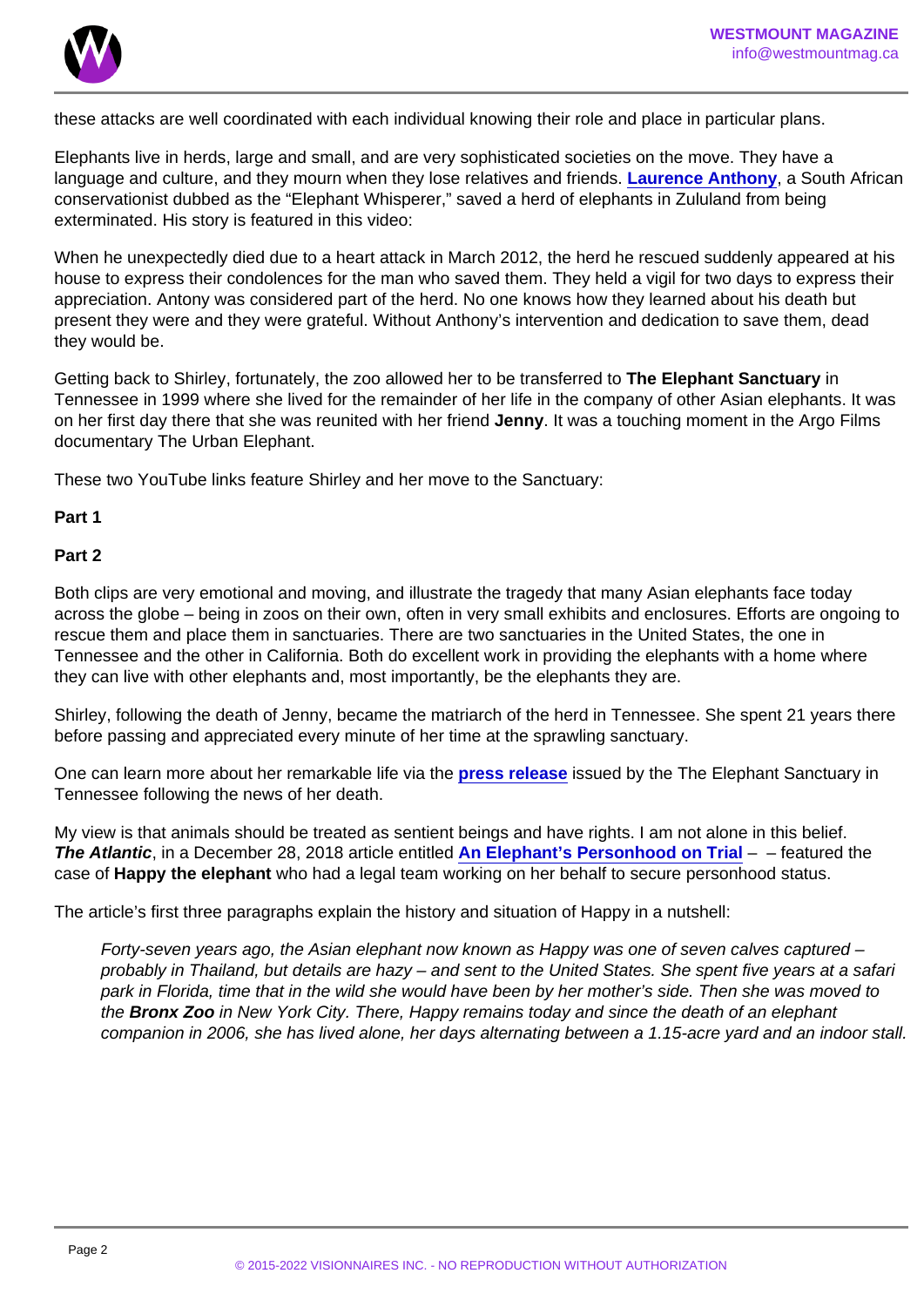In considering Happy's circumstances and what might be done to improve them, should something more than animal-welfare laws and zoo regulations – which the Bronx Zoo has not violated but arguably are inadequate – be invoked? Should Happy be considered, in legal terms, a person? Which is to say, an entity capable of possessing at least some rights historically reserved for humans alone – beginning with a right to be free?

For a member of a species renowned for both intelligence and sociality, the setting is far from natural. In the wild, Happy would share a many-square-mile home range with a lifelong extended family, their bonds so close-knit that witnessing death produces symptoms akin to post-traumatic stress disorder in humans. It would seem that Happy, despite the devotion of the people who care for her, is not living her best life.

A family of African bush elephants – Image: [Ikiwaner](https://commons.wikimedia.org/wiki/File:Serengeti_Elefantenherde1.jpg), [GFDL 1.2,](http://www.gnu.org/licenses/old-licenses/fdl-1.2.html) via Wikimedia Commons

The New Yorker also covered the [story](https://www.newyorker.com/magazine/2022/03/07/the-elephant-in-the-courtroom).

Sadly, in my view, the court denied Happy's claim to secure personhood as pointed out in an [article](https://theconversation.com/happy-the-elephant-was-denied-rights-designed-for-humans-but-the-legal-definition-of-person-is-still-evolving-152410) published by The Conversation . However, the ruling is being appealed.

The Conversation article concludes with:

The New York courts will be confronted with this choice again. Happy's legal team intends to appeal and, in doing so, may bring the case into the orbit of a judge more sympathetic to this kind of activism. The last time an animal personhood case (about chimpanzees) reached the more powerful appellate level in New York, Judge Fahey noted that:

"The issue [of] whether a non-human animal has a fundamental right to liberty protected by the writ of habeas corpus is profound and far-reaching... Ultimately, we will not be able to ignore it. While it may be arguable that a chimpanzee is not a person, there is no doubt that it is not merely a thing."

If one judge thinks this, then they may not be alone. The New York Court of Appeal may yet acknowledge the elephant in the room and provide a happy ending, with stronger legal rights for non-human animals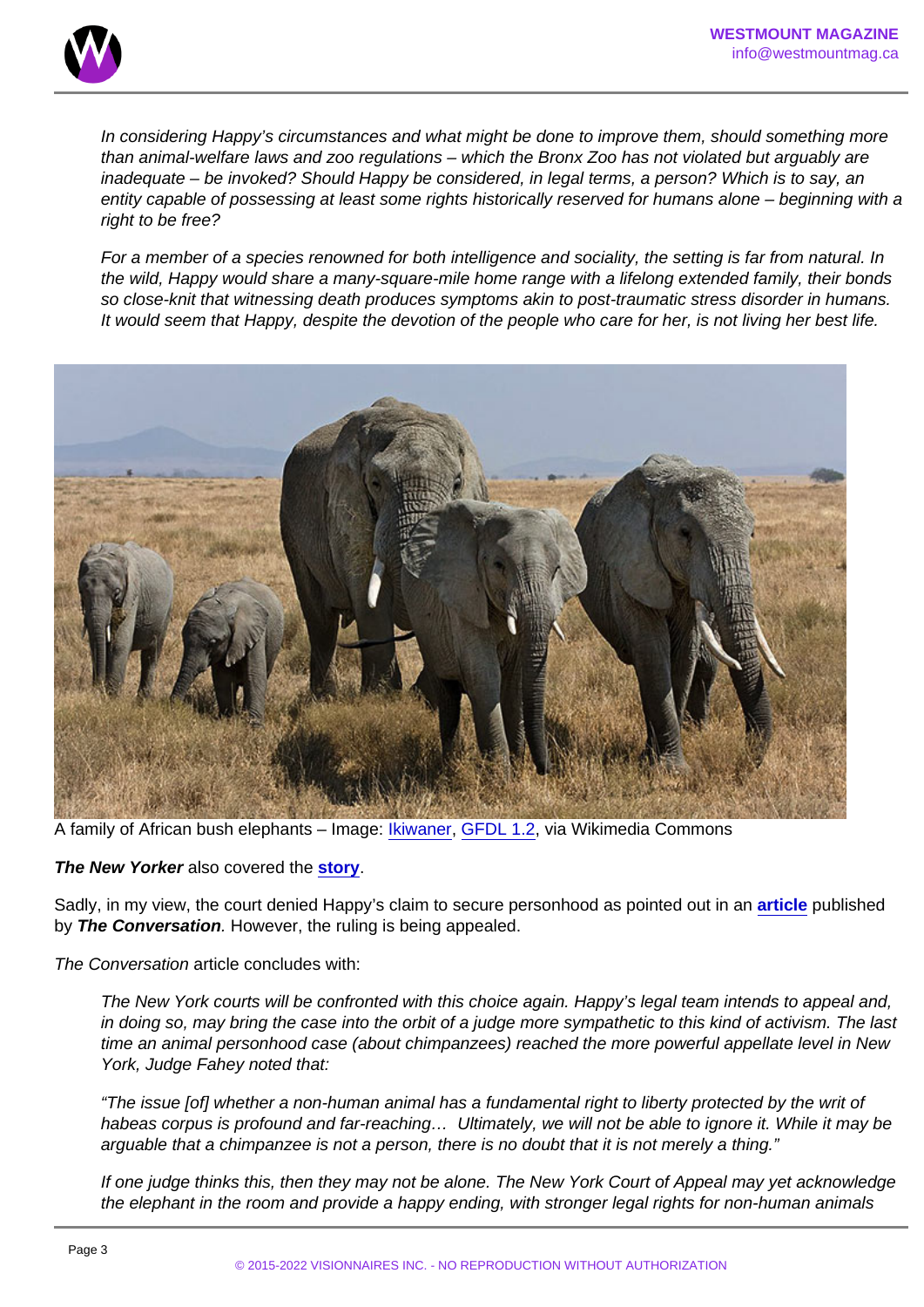across the US.

\* \* \* \* \*

The issue of personhood for animals is profound and, should it be granted and respected, will have far-reaching implications. These are questions and situations that we should thoroughly explore. The red-winged blackbirds that nested in our backyard hedge in Cote Saint Luc annually were excellent parents who guarded their chicks vigilantly. Whenever we went close to the nest, we would be attacked and rightly so. One wishes more human parents cared about their children as the birds did.

'E. O. Wilson, the renowned biologist and naturalist… "called for setting aside 50% of the earth's surface for other species to thrive in as the only possible strategy to solve the extinction crisis." If this proposal were to be implemented, it would benefit biodiversity and humanity alike.'

Some may ask, "well Irwin, what about domesticated animals and the eating of beef, chicken, and pork? Do you consume meat? Are you willing to walk the walk?" Those are great questions. An article on the morals and ethics of eating meat from livestock is definitely in order. At this point in my life, I consume meat maybe twice a week. Cows, pigs, and chickens are indeed sentient and intelligent beings and should not be treated in the fashion they are. I have not gone fully vegetarian or vegan yet, and I am not sure that I ever will but I am aware of the disastrous environmental implications of rearing livestock. I can easily deal with those issues along with medical concerns in a separate article that I look forward to writing.

[E. O. Wilson](https://en.wikipedia.org/wiki/E._O._Wilson) , the renowned biologist and naturalist who we lost on December 26, 2021, in 2014 "called for setting aside 50% of the earth's surface for other species to thrive in as the only possible strategy to solve the extinction crisis." If this proposal were to be implemented, it would benefit biodiversity and humanity alike. It would provide space for flora and fauna to thrive and give us a multitude of opportunities to see animals live naturally and see how intelligent they are.

We already know how animals, via countless documentaries, including those by David Attenborough and his many teams, are capable of great feats of intelligence and thought. In one documentary about the [spirit bears](https://en.wikipedia.org/wiki/Kermode_bear) in British Columbia, the team filming them witnessed a mother teaching her kids how to fish at a secret spot passed on from generation to generation. It was not a random act.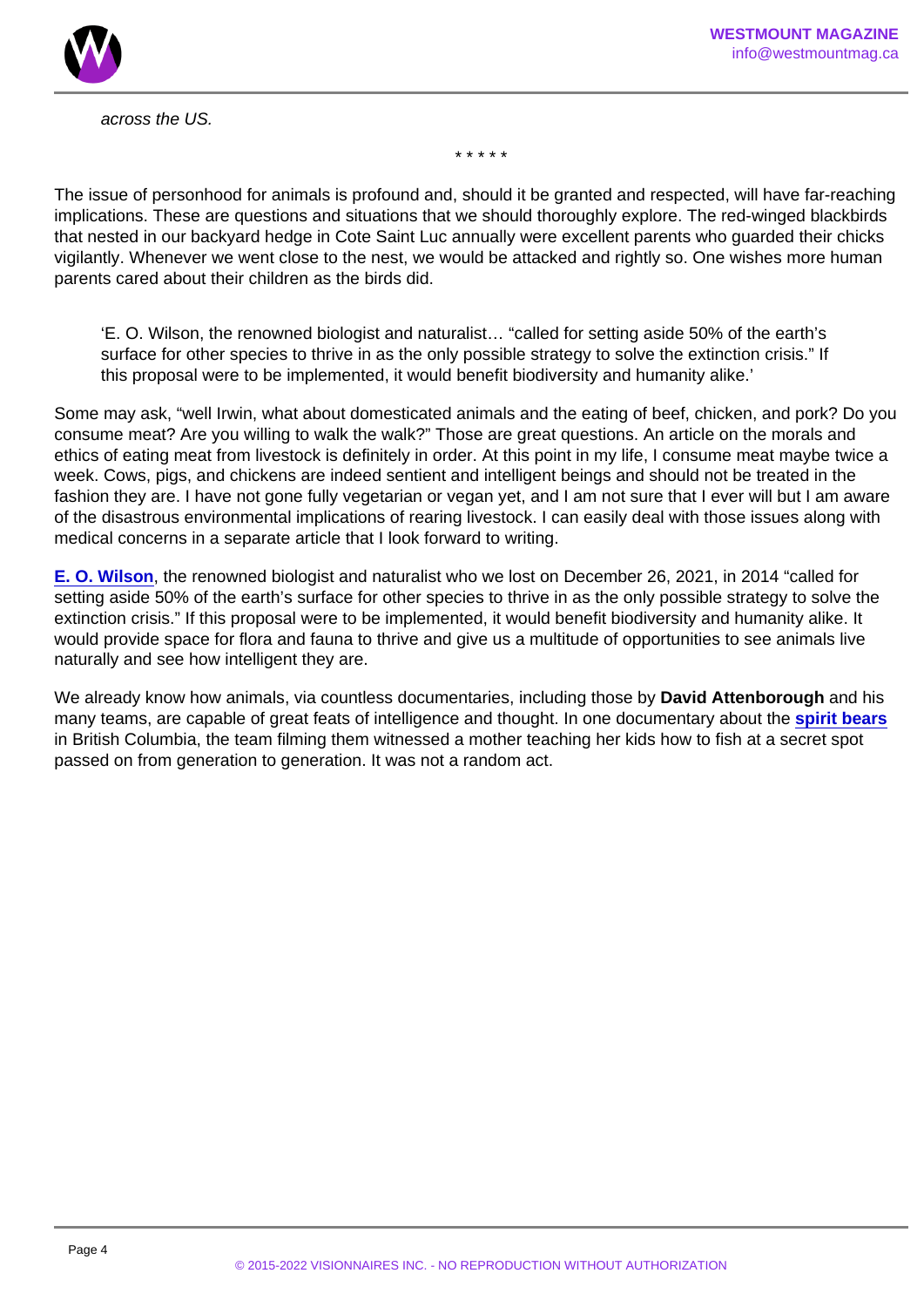Russian trophy hunters with dead wolves – Image: [www.volganet.ru](https://commons.wikimedia.org/wiki/File:Provedenie_meropriyatii_po_otstrelu_vrednyh_givotnyh_na_territorii_Kamyshinskogo_raiona_Volgogradskoi_oblasti.jpg), [CC BY-SA 3.0,](https://creativecommons.org/licenses/by-sa/3.0) via Wikimedia Commons

The point being is that we can no longer deny the intelligence and personhood of animals. By doing so, we demean them for our selfish purposes. There is no reason for us to continue the horrific practice of "sport and trophy" hunting. We have upset the natural balance in so many ecosystems that nature perfected. By extirpating wolves in large parts of North America, the predator-prey relationship was broken. It led to many negative impacts. One clear example is the large number of deer that normally would have been kept in check by wolves. Now, we have to rely on hunting to keep the population in balance – if there are too many deer in one area, they will contribute to the destruction of the local ecosystem that sustains them.

'The point being is that we can no longer deny the intelligence and personhood of animals. By doing so, we demean them for our selfish purposes.'

The removal of wolves has led to coyotes moving into territories once dominated by wolves. When wolves were returned to Yellowstone, the coyotes, for the most part, disappeared and the ecosystem began to restore itself. Wolves are another example of a highly intelligent animal with a very sophisticated society that looks after its members.

I hope that this article leads to a greater conversation that we must have if we are to protect and save biodiversity, which is under threat globally and leads to generating greater respect and understanding of animals.

\* \* \* \* \*

Westmount Magazine has just received breaking news regarding a victory concerning the recognition of animals as sentient beings . Four Paws UK , thanks to the support of thousands of people in the UK, announced that the British House of Commons and House of Lords passed the Animal Welfare (Sentience) Bill on April 7 .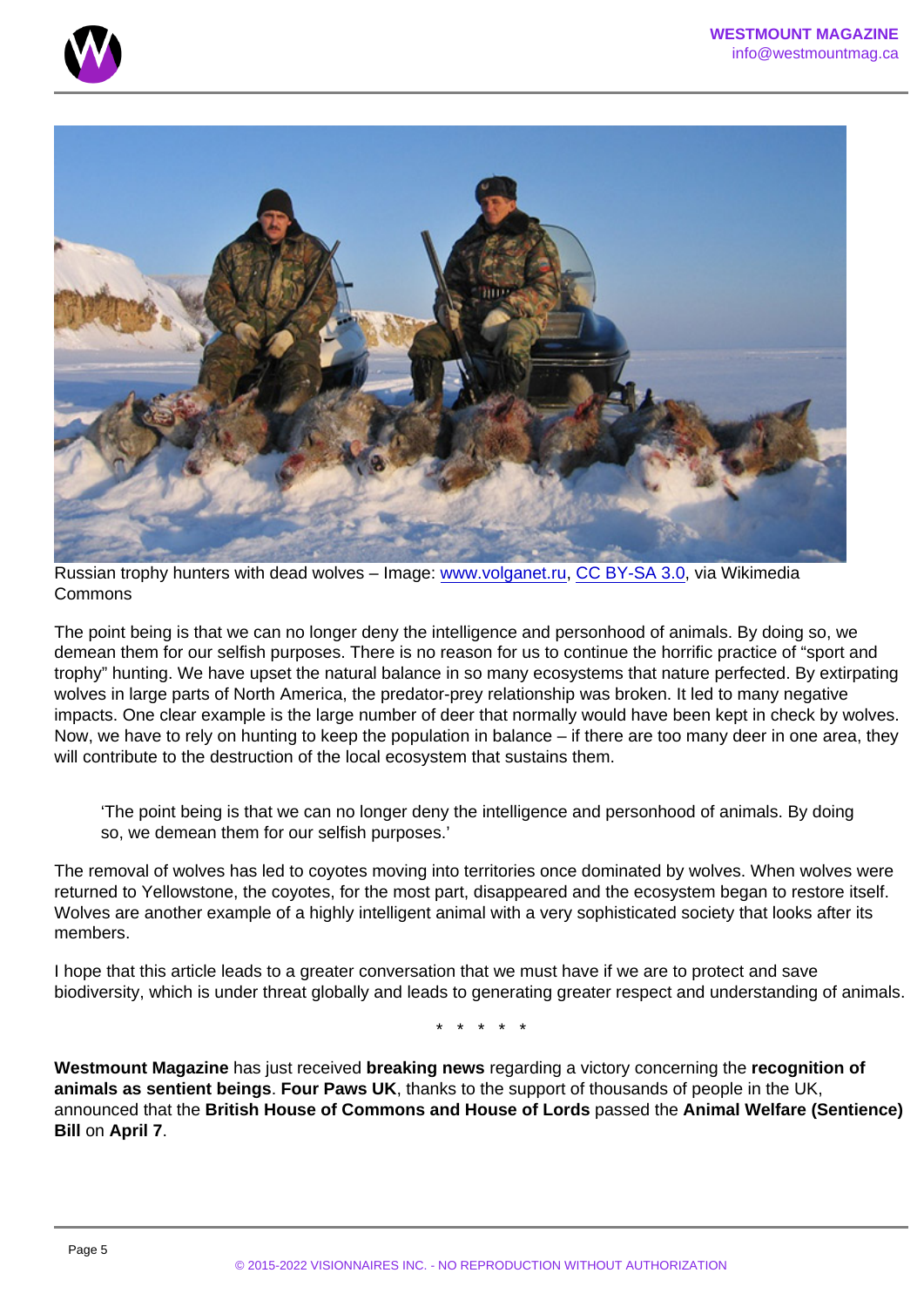This is a major victory for animals.

"This means that animals will soon be recognized as sentient beings in law," said Sonul Badiani-Hamment , UK Country Director, Four Paws UK. "After losing this protection when we left the EU, Four Paws UK and the Better Deal for Animals coalition have been working hard to remind the UK Government that feelings of animals must be protected in UK law."

Should such legislation be passed in North America, it could be a game-changer.

The Bill, according to the animal rights group, provides legal protection to all vertebrates (any animal with a spine, including fish and birds), as well as cephalopods (octopuses, squids and cuttlefish) and decapod crustaceans (crabs and lobsters).

"It will ensure that animal sentience is taken into account when developing policy across Government by creating the Animal Sentience Committee which will be made up of animal experts," said Badiani-Hamment. "By enshrining sentience in law, any new legislation will have to consider the fact that animals experience feelings such as pain, fear, pleasure and joy."

Feature image: elephants Jennie and Shirley, [elephantaidinternational.org](https://elephantaidinternational.org/)

Read also: [other articles by Irwin Rapoport](https://www.westmountmag.ca/?s=Irwin+Rapoport)

Irwin Rapoport is a freelance journalist.



### Category

1. Animal Welfare

**Tags**